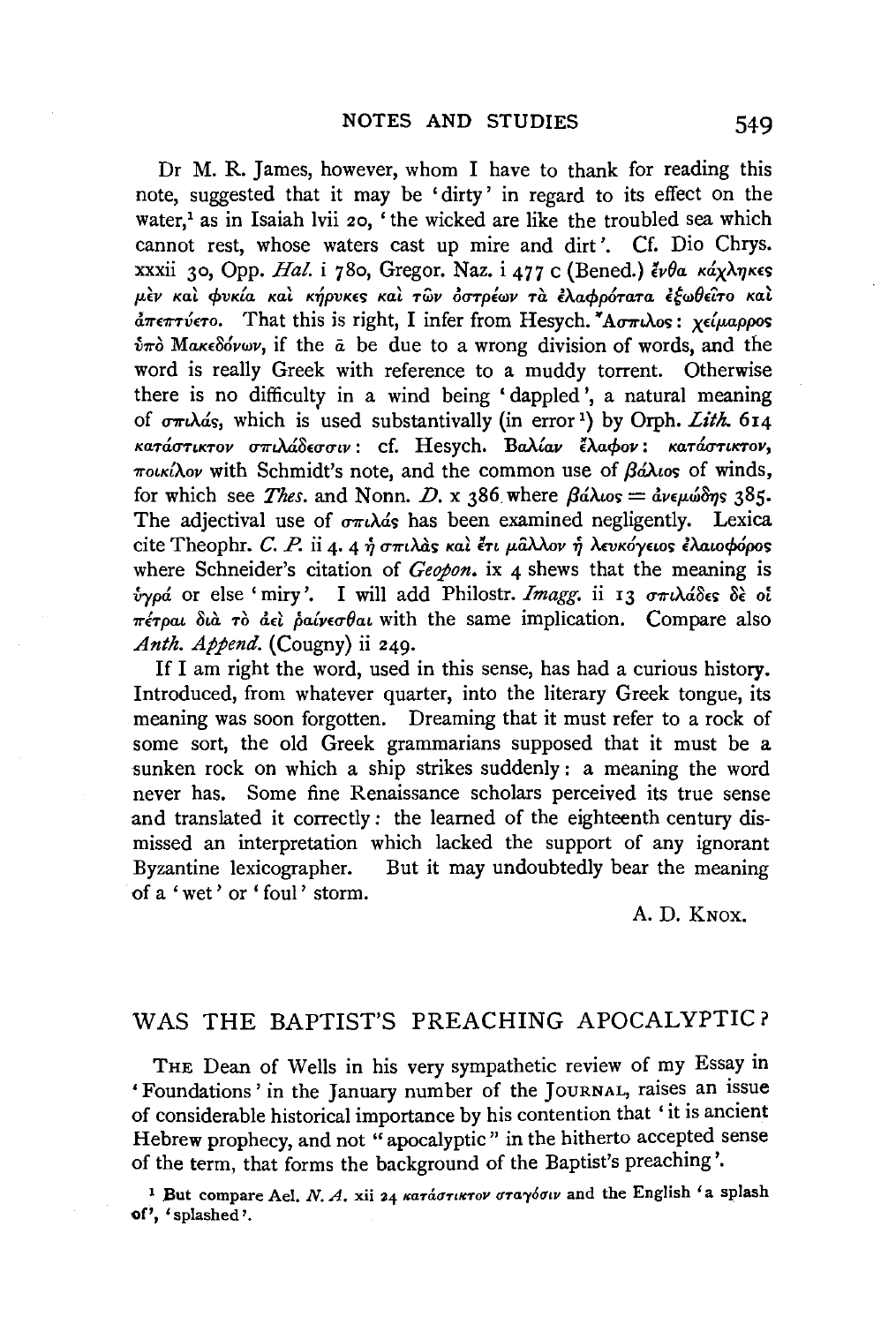His most important argument is that the phrase ' the Kingdom of Heaven is at hand' is attributed to John only in St Matthew's Gospel. St Mark in the parallel passage has ' preaching a baptism of repentance for the remission of sins '. St Matthew repeats the phrase in ch. iv  $_{17}$ (parallel to Mk.  $i$   $i$   $j$ ) as a summary of our Lord's preaching. The Dean argues that ' on critical grounds it appears certain that in both places the writer of St Matthew's Gospel is offering us a paraphrase of his own, which (however justifiable as a paraphrase) ought not to be made the basis of an historical argument '.

I would submit that this is a mistaken reading of the critical comparison of the texts of the Gospels.

To take first the second occurrence of the phrase in St Matthew (iv  $17$ )—it is not the case that 'the Kingdom of Heaven is at hand' is a *paraphrase* by the editor of St Matthew of St Mark's summary, for *the actual words* ' the Kingdom of God is at hand ' occur in the parallel passage in Mk. i 15 and are simply taken over by St Matthew from him.

In the earlier passage (Mt. iii 2) no doubt St Matthew cannot be deriving the phrase 'the Kingdom of Heaven is at hand' from St Mark, but it does not follow that it is an editorial paraphrase. It is far more probable that he derives it from Q. A glance at the Synopsis shews that the main, if not the only source, which St Matthew uses for the *preaching* of John is Q. Of the six verses Mt. iii 7-12, which occur also in St Luke, only one  $(v, 11)$  is paralleled in St Mark, and even in this one verse the numerous small agreements of St Matthew and St Luke against St Mark and the fact that it contains the grammatical antecedent of the relative *oil* which begins the following (non-Marcan) verse (Mt. iii  $I_2 = Lk$ . iii 17) prove that this verse also stood substantially if not exactly in  $Q$ —St Mark and Q here, as in several other places, overlapping one another. Moreover, it is obvious that the account of John's preaching in Q must have contained a word or two of introduction, traces of which are found in the agreement of St Matthew and St Luke against St Mark (Mt. iii 5, Lk. iii 3) in the phrase  $\hat{\eta}$   $\pi \epsilon \rho \hat{i} \gamma \omega \rho \rho s$ *Tov 'Iop8avov.* 

The facts, then, are these : St Matthew's account of John the Baptist is not derived from St Mark alone but from St Mark and Q. As regards the preaching, it would appear to be entirely from Q. When therefore we find that the introductory summary of the contents of the preaching is given by St Matthew in the form 'the Kingdom of Heaven is at hand', and by St Mark in the form 'a baptism of repentance for the remission of sins', seeing there is evidence that Q has some few words of introduction, it is far more reasonable to suppose that St Matthew transcribed a phrase from the introductory sentences of Q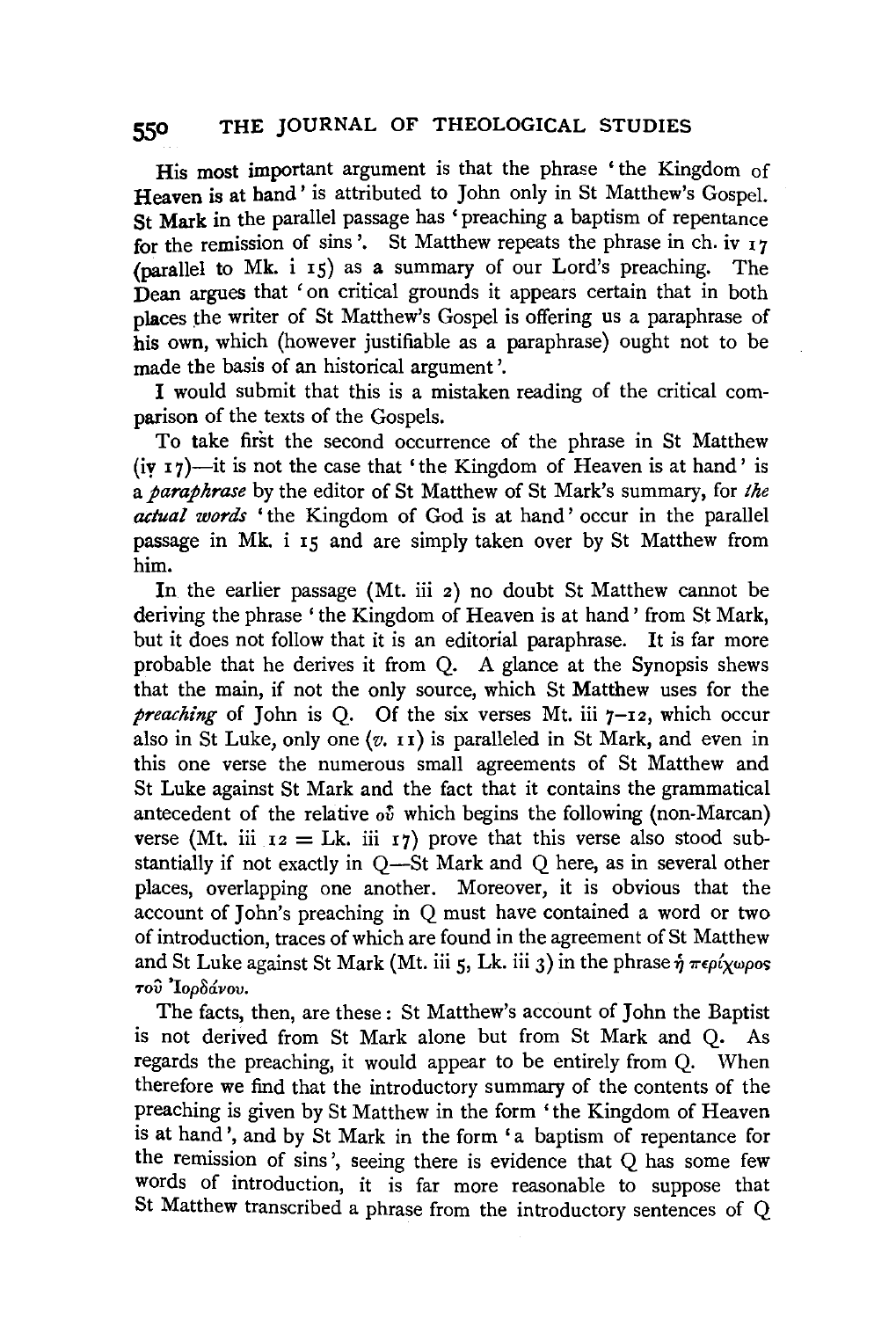than that he gratuitously modified beyond all recognition a phrase which he found in St Mark.

Hence on purely critical grounds it is probable that our oldest authority Q represented John as preaching ' the Kingdom of God is at hand'. The phrase is also specially connected with the Baptist in another O passage o *voµos kal oi προφήται μέχρι* 'Iwavvov· από τότε ή *{3auLA.e:{a Tov Oe:ov e:flayye:AtCe:TaL* (Lk. xvi 16, cf. Mt. xi 12 ). But the view that he expected an immediate and catastrophic coming of the Kingdom conceived in the Apocalyptic style does not rest on this one phrase alone. ' Who warned you to flee from the wrath to come ' implies an immediate judgement. The metaphor in 'the axe is laid at the foot of the trees ' pictures the farmer throwing. down his axe for just a moment while he divests himself of his garment before beginning the *immediate* work of felling. Again, the 'baptism with Spirit and with fire' which is to come after is most naturally interpreted of the Apocalyptic outpouring of the Spirit (Joel ii  $28$ , &c.), and the 'purging of the threshing floor' of the Messianic Judgement.

There is, of course, as I myself emphasized, much in John's preaching which recalls the manner of the older Prophets, but in view of the considerations adduced above I feel that it is a fair and adequate estimate of his peculiar position to say of him as I did, 'Apocalyptist and Prophet, the new and the old, are in him combined'.

If the preaching of John the Baptist was eschatological, it is natural to infer that to him the act of baptism itself had also an eschatological reference. But if this fact and its implications be clearly grasped one of the great theological difficulties of the New Testament disappears. As early as the apocryphal Gospel according to the Hebrews the difficulty was felt that, if John's baptism was primarily a baptism of repentance, only those whose conscience was burdened with sin had any ground for submitting to the rite. Why then did our Lord come to be baptized ?

The verses (Mt. iii  $14-i5$ ) added by the first evangelist to the Marcan outline are probably an early attempt to meet this same difficulty. But if the reference of John's baptism was primarily eschatological, that is, if it was regarded as a 'sealing' or symbolic act entitling to admission in the coming Kingdom, the difficulty vanishes.

No doubt John's special emphasis on the ethical qualifications necessary for entrance into the Kingdom of Heaven made repentance for the mass of men a necessary condition of receiving his baptism. But the essential meaning of the rite would be rather aspiration for the future than regret for the past. In that case One who needed no repentance would be more, and not less, inclined than others to identify Himself with the outburst of religious aspiration of which it was the characteristic symbol.